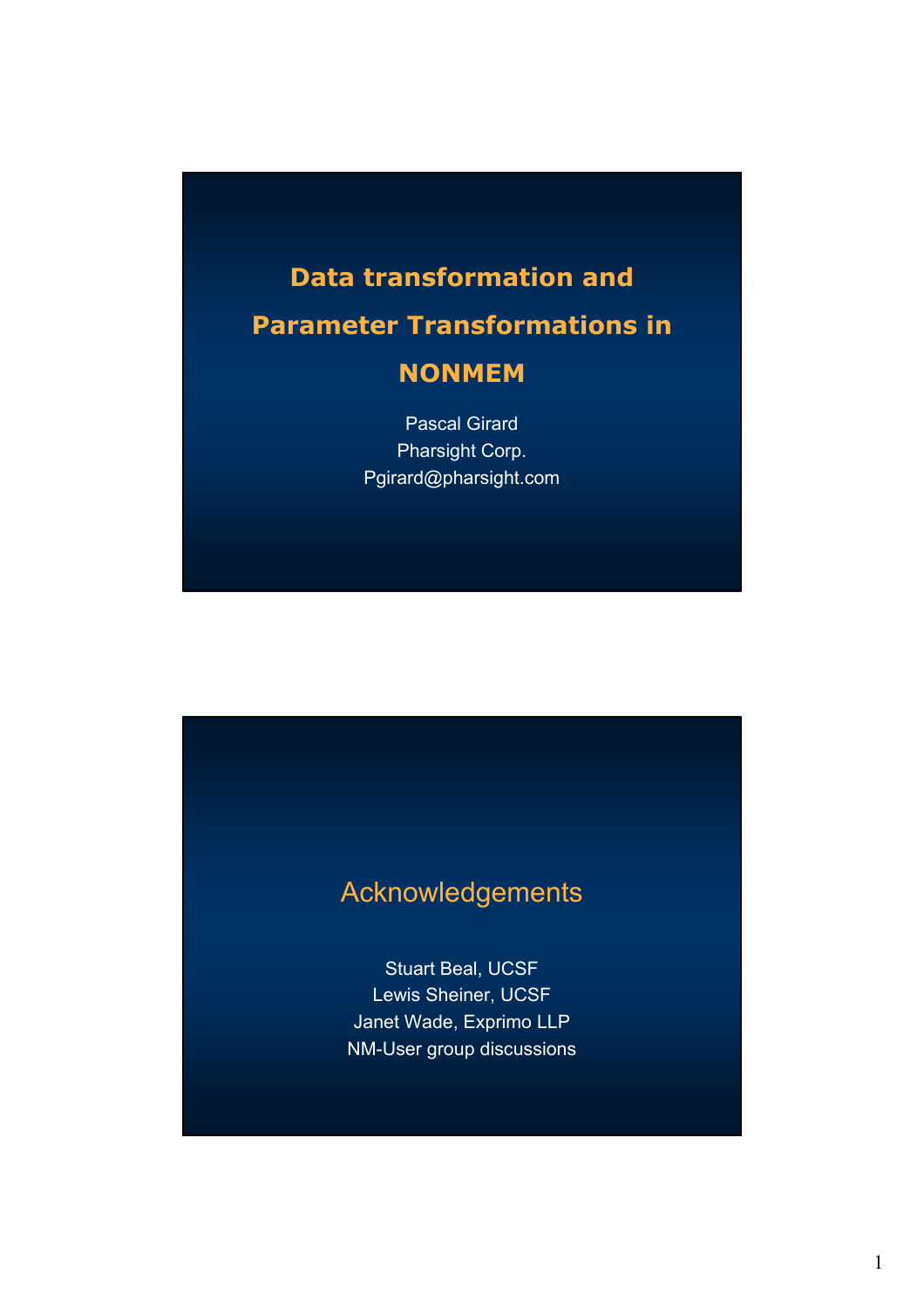## Purposes of Parameter & Data Transformation

- **Get unconstrained parameters or data; e.g.:**  – From constrained  $0 \rightarrow 1$  to unconstrained –INF→+INF
- **Normalize distributions**



### Examples of Data and Parameter Transformations

#### **Parameters**

- Log transformation
- Power transformation
- Logit transformation
- Jupp transformation
- …

#### **Data**

- Box and Cox transformation
- Transformation Both Sides: Log-Log (special case of Box-Cox)
- Power transformation
- Logit transformation
-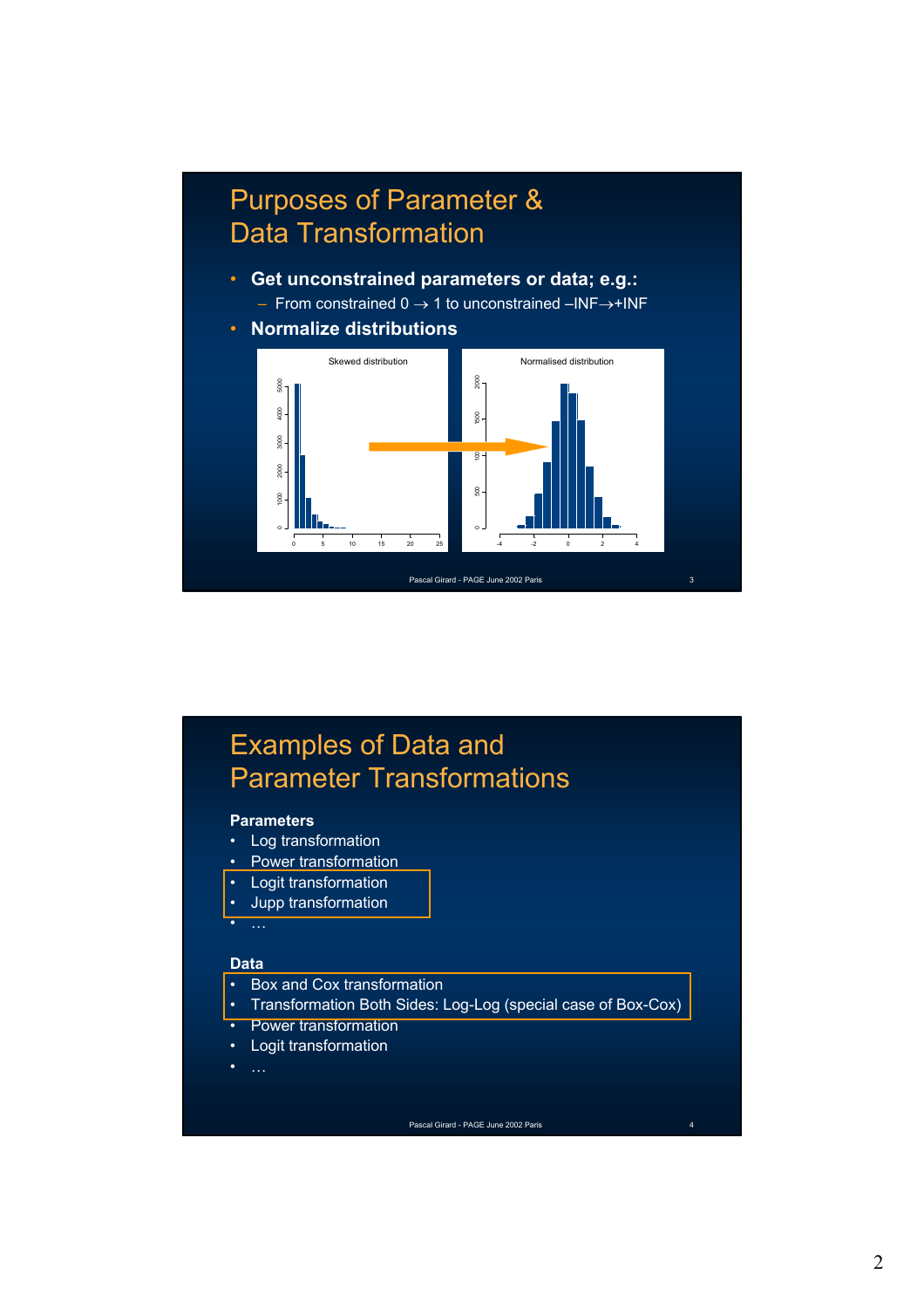#### Logit transformation:

- Let X so that  $a < X < b$
- Then

$$
Logit = Log\left(\frac{X}{1-X}\right) \in [-\infty, +\infty]
$$
  
logistic is: 
$$
X = \frac{(b-a)exp(Logit)}{(1-x)(1-x)}
$$

• And inverse logistic is:

$$
1 + \exp(Logit)
$$

**Example:** NONMEM implementation for Emax [0-100%]: LOGIT=THETA(1)+THETA(2)\*SEX+AGE\*THETA(3)+ETA(1)

EMAX=EXP(LOGIT) / (1 + EXP(LOGIT))

Pascal Girard - PAGE June 2002 Paris 5

The Jupp transformation, initially developed to estimate knot locations of a spline, is useful to estimate series of increasing parameters

(Jupp (1978), SIAM *Journal of Numerical Analysi*s; 15: 328–343.)

#### **Constraints:**

•  $a < \theta_1 < \theta_2 < ... < \theta_n < b$ 

#### **Unconstrained parameters** γ

- $\gamma_i$  can vary from  $-\ln f$  to  $+\ln f$  and are defined as
- $\gamma_i = \log(h_{i+1}/h_i)$  with  $h_i = (\theta_{i-1}\theta_{i-1})/(b-a)$  for  $i=1, p$

#### **Applications in PK-PD:**

- rate constants ka> $k_{12}$ > $k_{13}$ >0;
- means of mixture distribution:  $0 < \mu_1 < \mu_2 < \mu_3 < b$

• …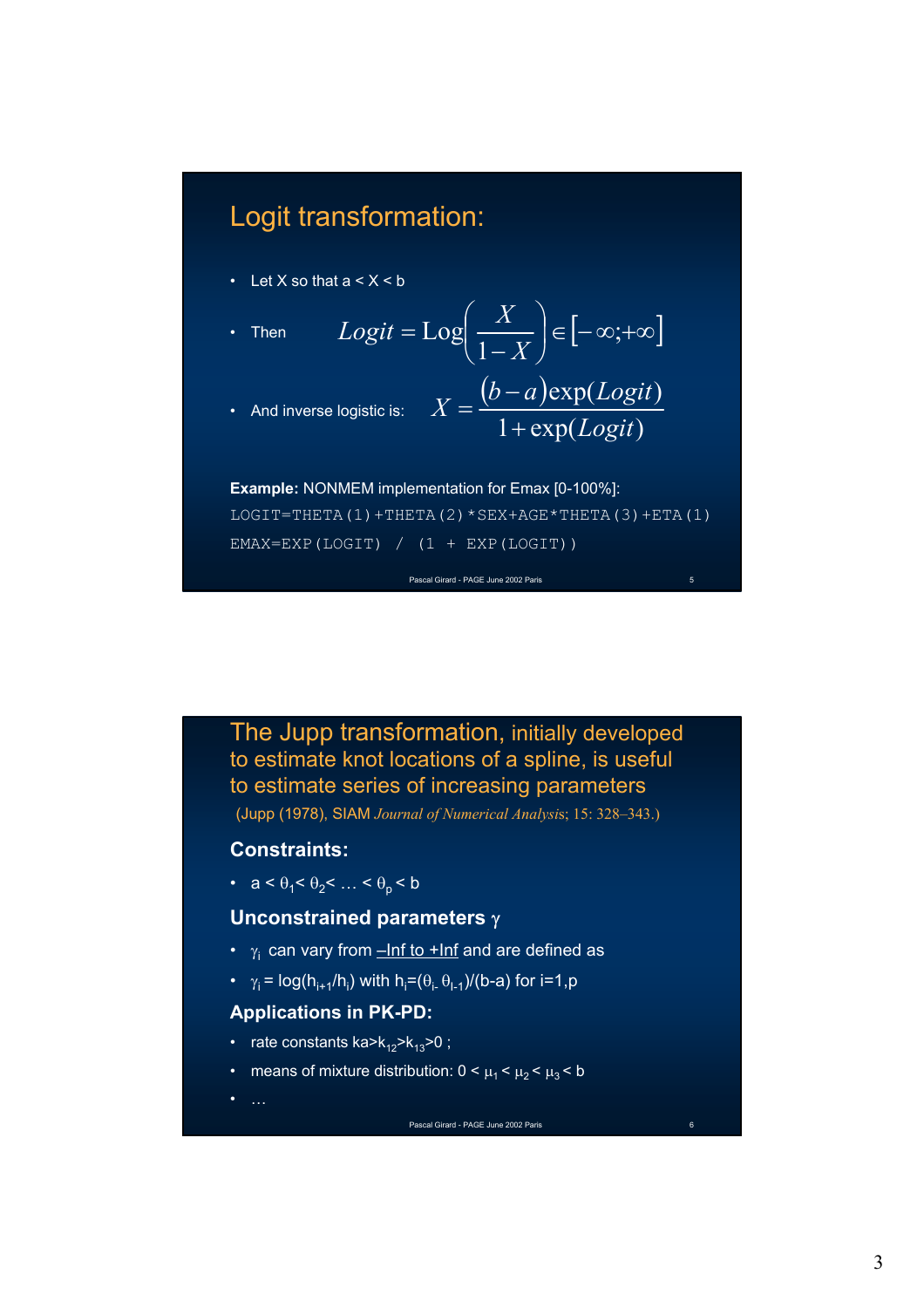

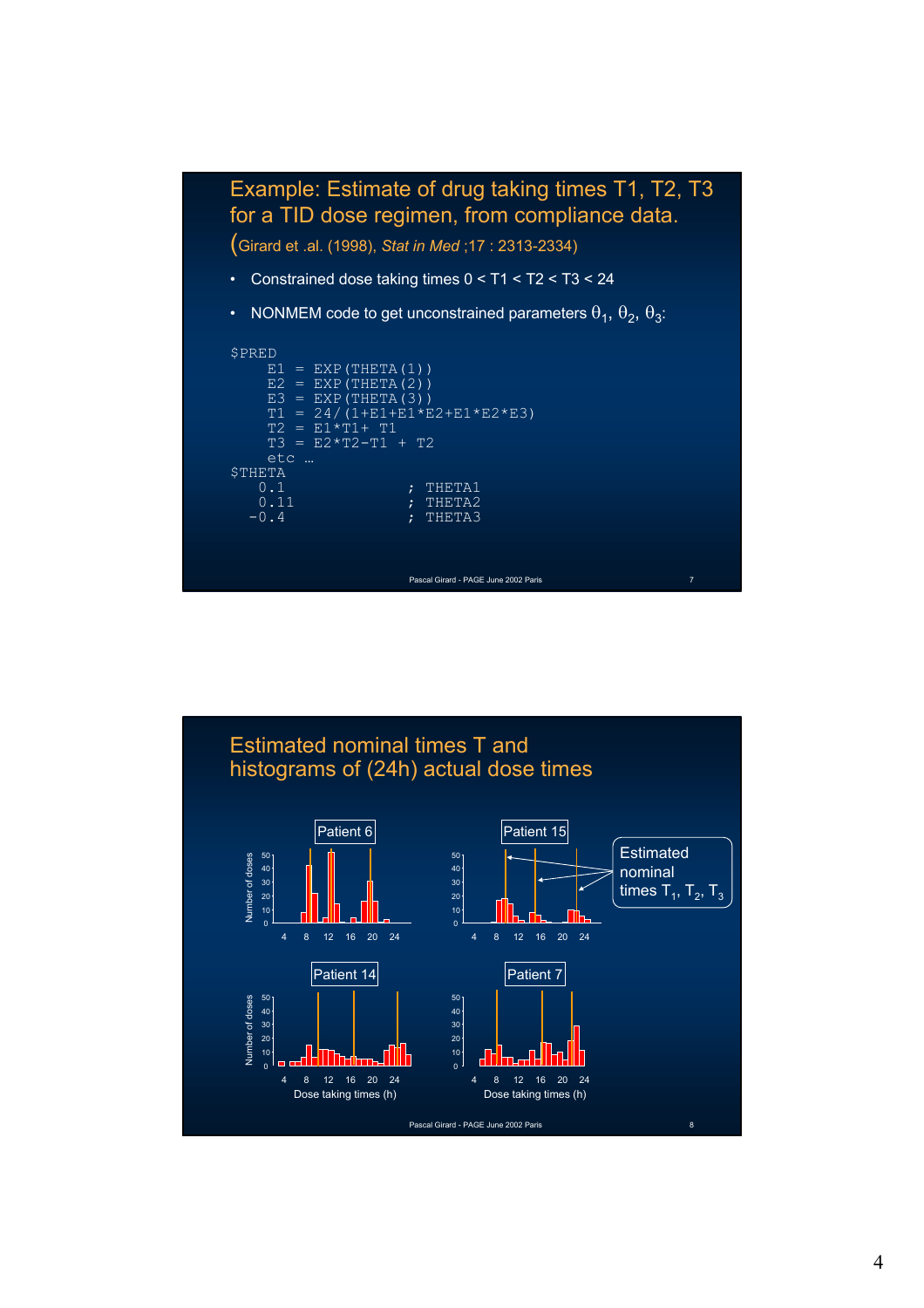# Data transformation

To log transform or to not log transform; that is the question. (Janet R. Wade)

## **Background**

- PK analysis
- Complex absorption
- Non-linear pharmacokinetics
	- Dose
	- Binding
- Rich data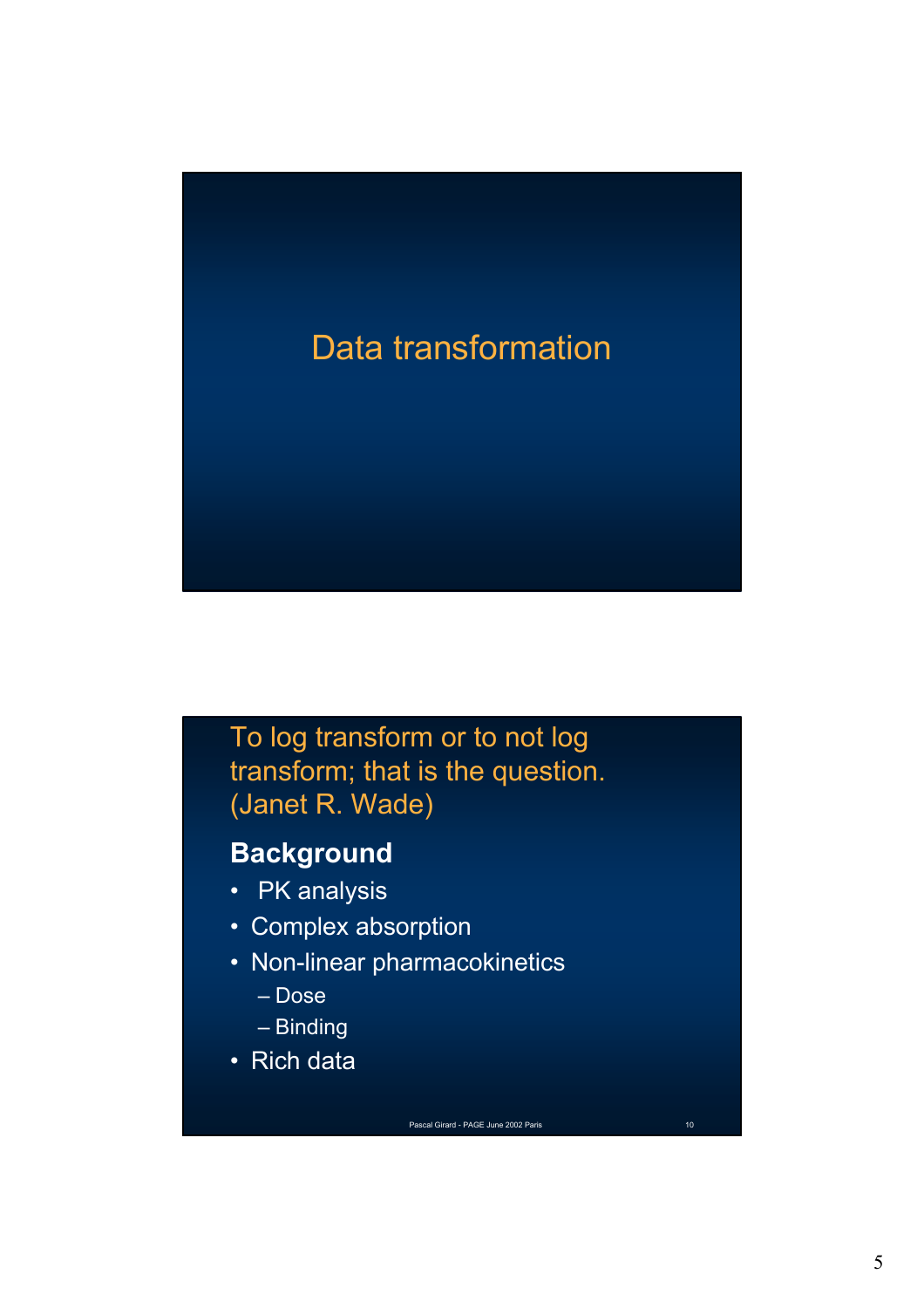

#### FOCE gave less bias in the PRED vs DV

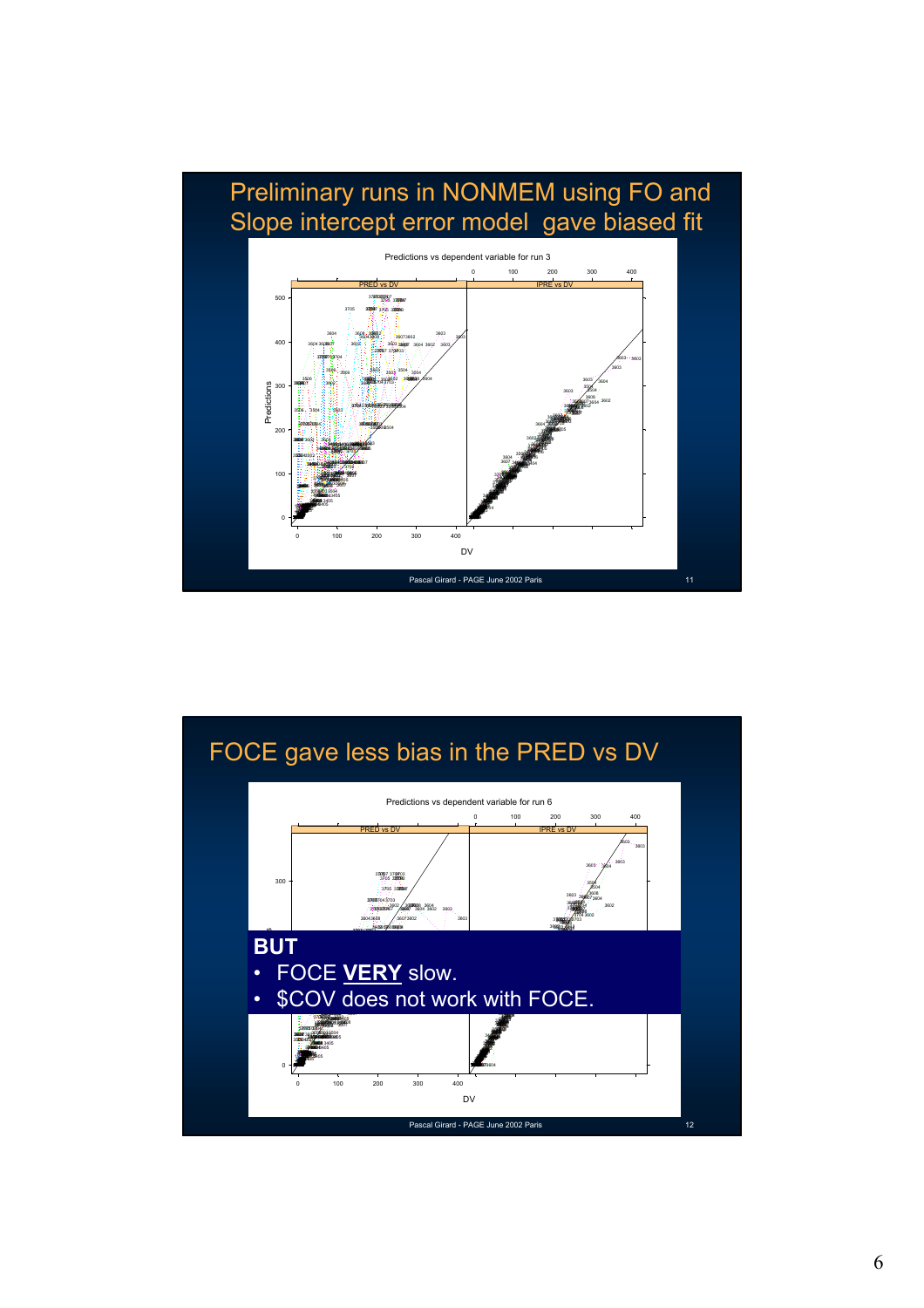

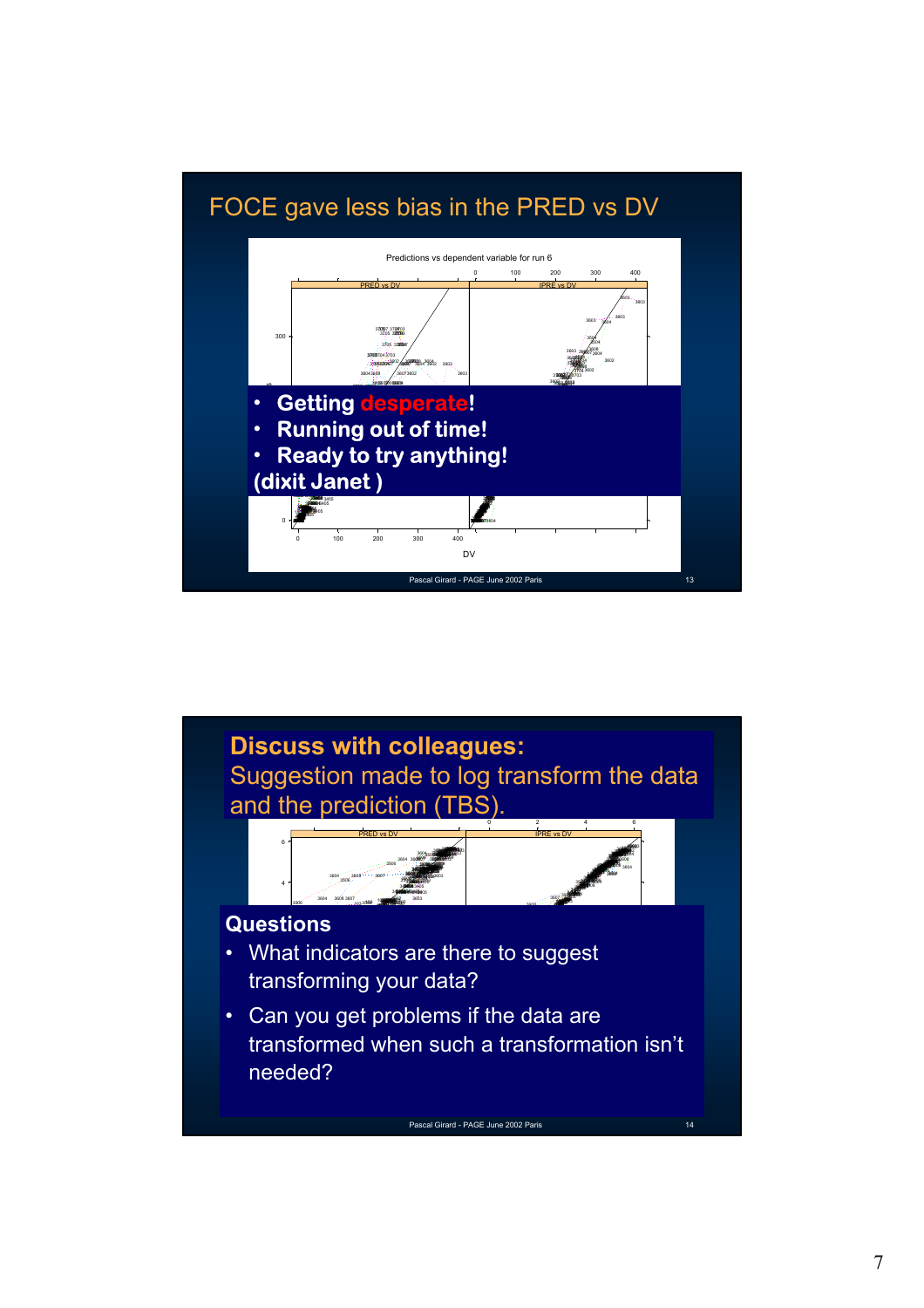# Log transform is a special case of Box and Cox transformation (Box & Cox (1964) J. R. Stat. Soc. B; 26:211-46.) • Box & Cox transformation • Inverse Box & Cox transformation  $h(Y, \lambda) = (Y^{\lambda} - 1)/\lambda$  if  $\lambda \neq 0$  $=\log(Y)$  if  $\lambda = 0$

 $h^{-1}(Z, \lambda) = \sqrt[\lambda]{(Z * \lambda + 1)}$  if  $\lambda \neq 0$  $=\exp(Y)$  if  $\lambda = 0$ 



 $\lambda$ =0  $\rightarrow$  log-normal distribution  $\lambda$ <1  $\rightarrow$  Right-skewed distributions Untransformed Box  $&$  Cox with Lambda = 0 2500 0 500 1000 1500 2000 2500  $1000$ 0 200 400 600 800 1000 1000 1500 2000 800 600 400 500  $200$ 0 10 20 30 40 -4 -2 0 2 4 y x Pascal Girard - PAGE June 2002 Paris 16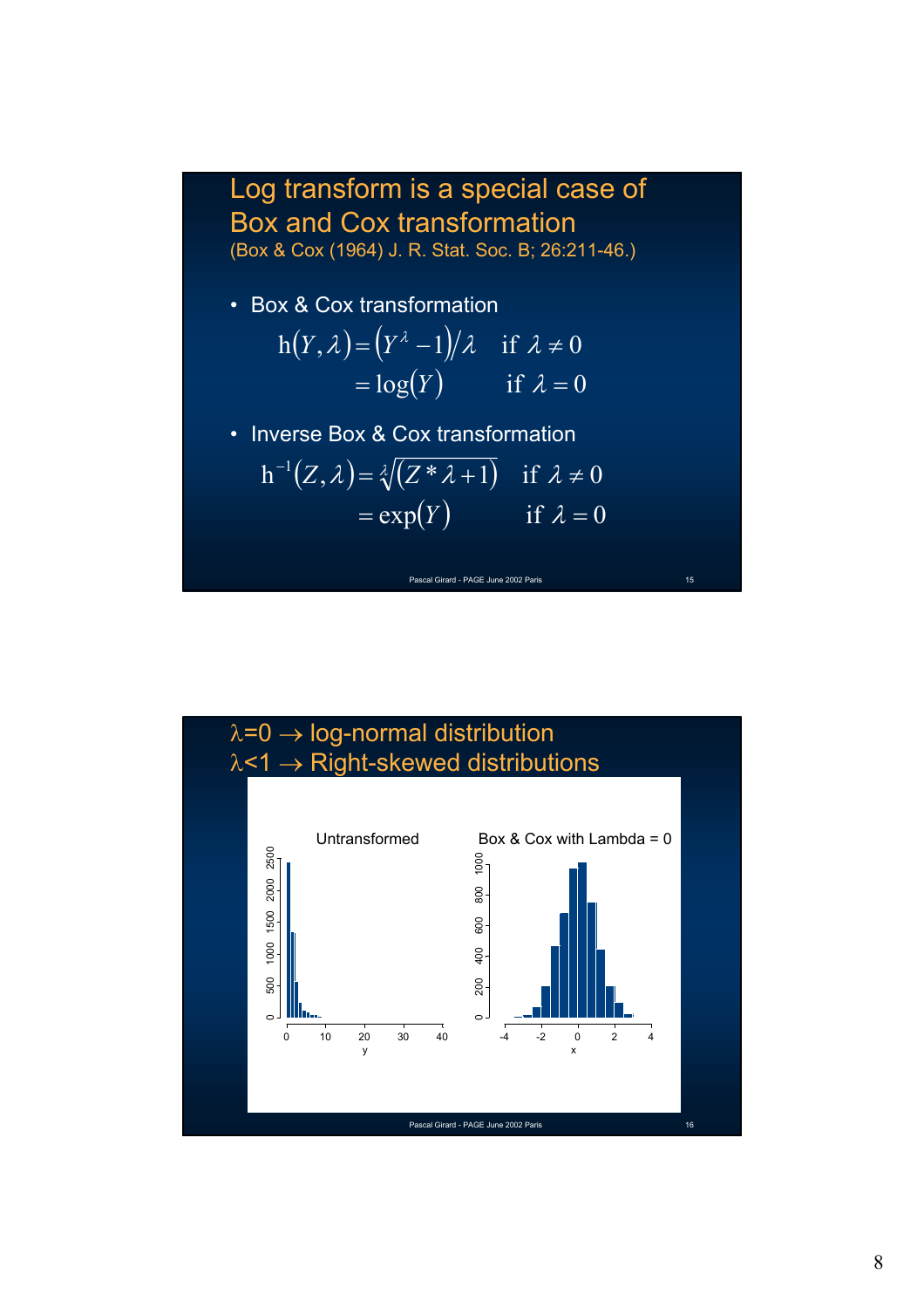

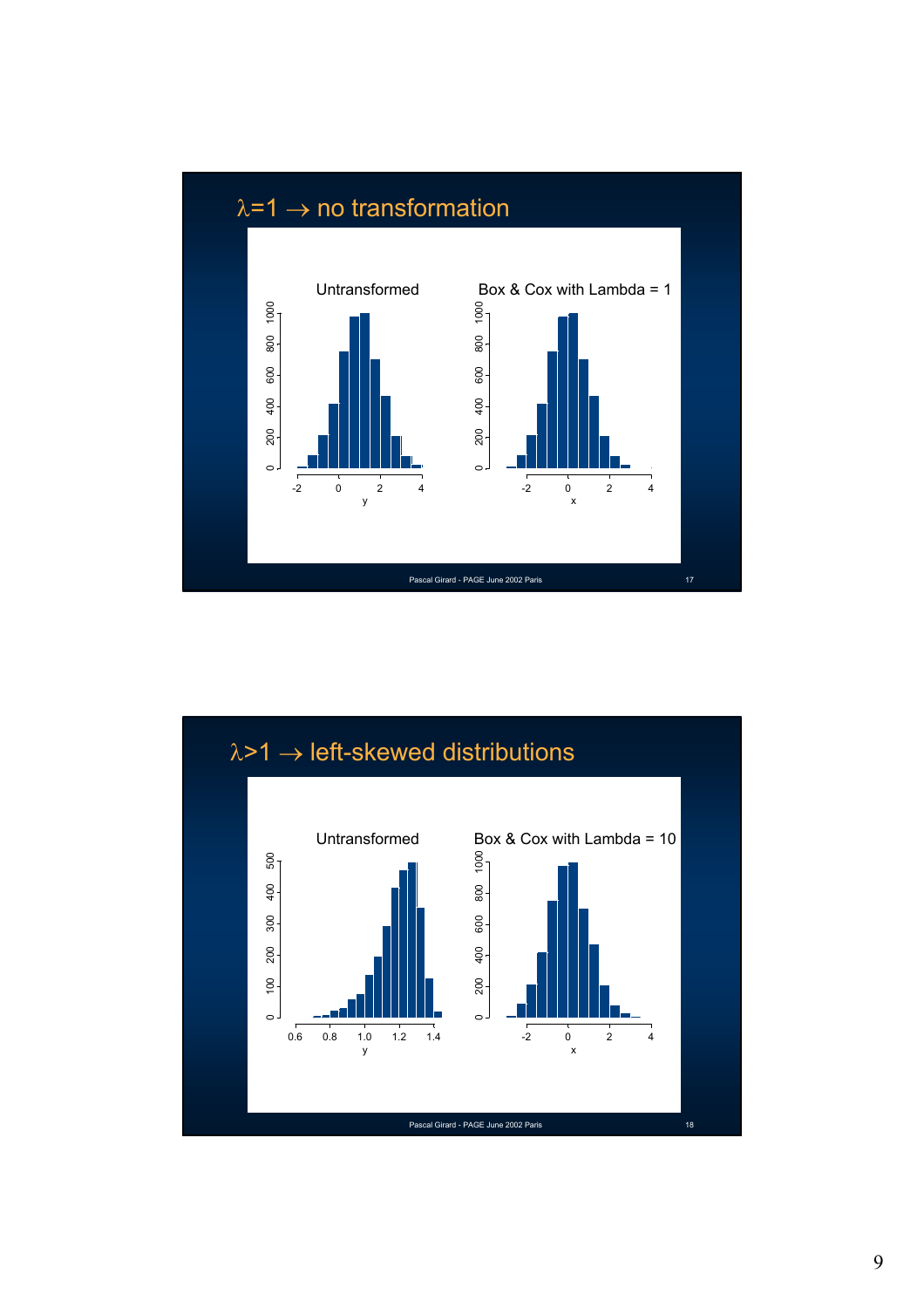## What indicators are there to suggest transforming your data?

## Use of histogram and qqplot applied to Weighted Residuals to check normality

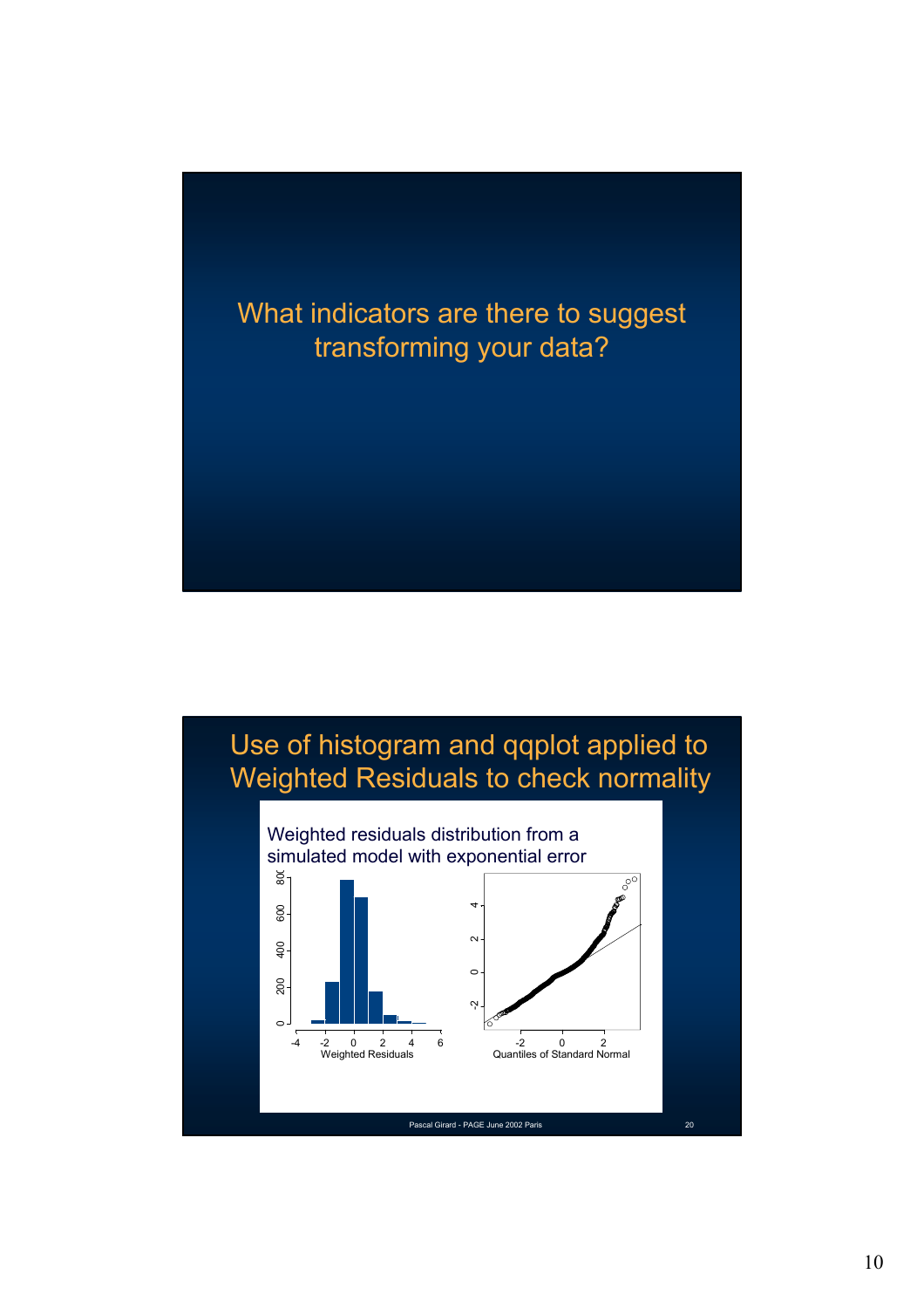

Can you get problems if the data are transformed when such a transformation isn't needed?

The answer is Yes!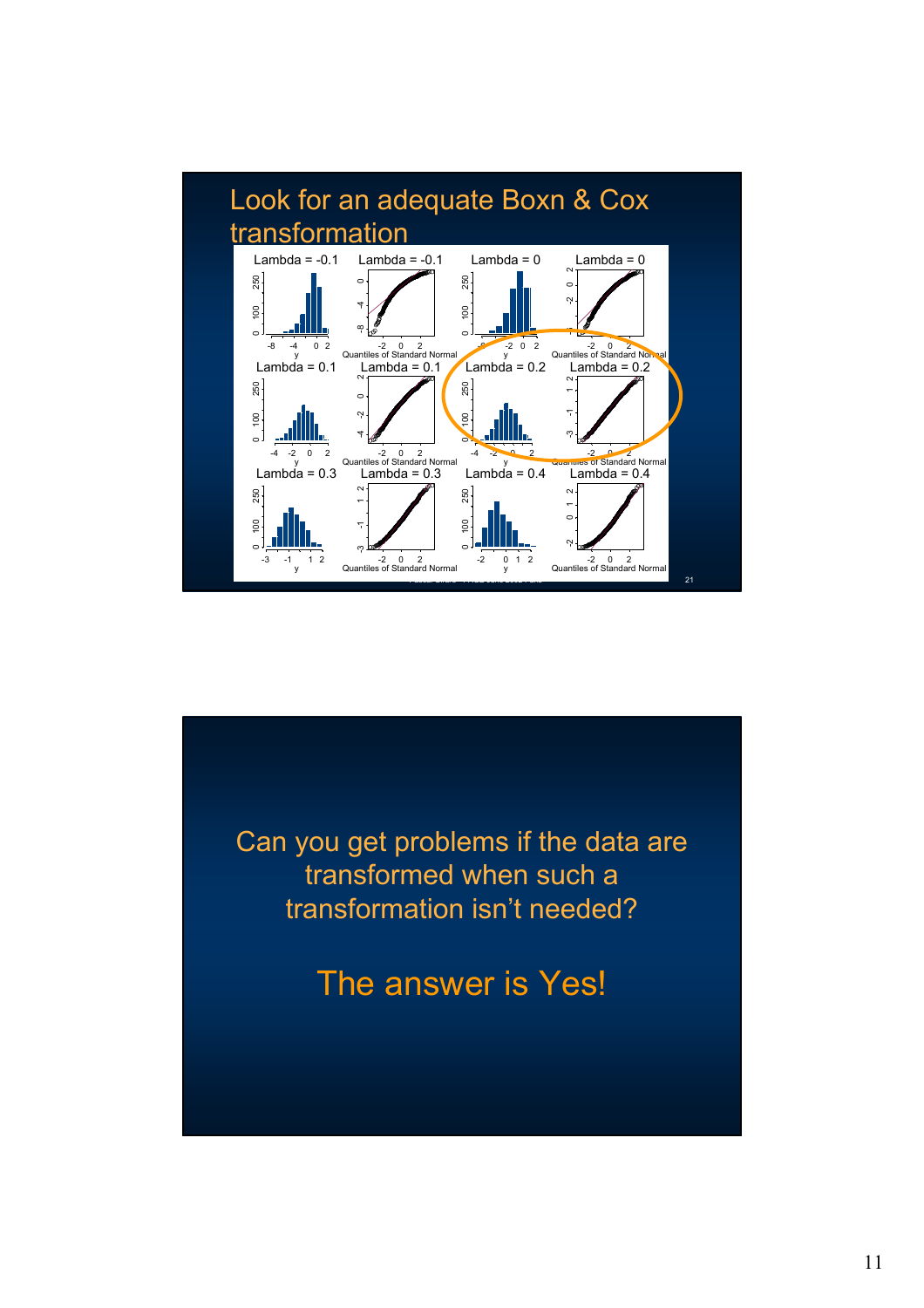

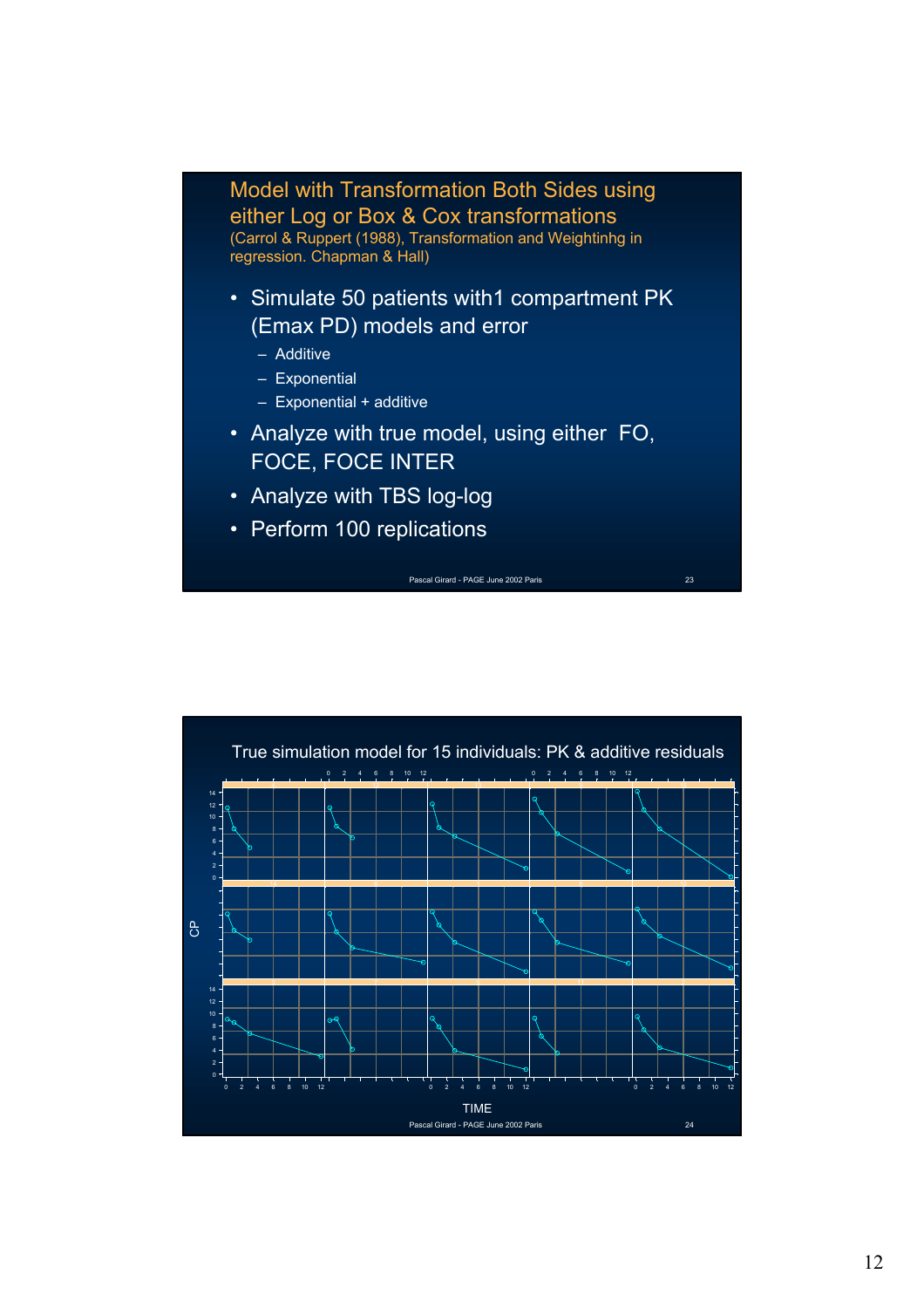

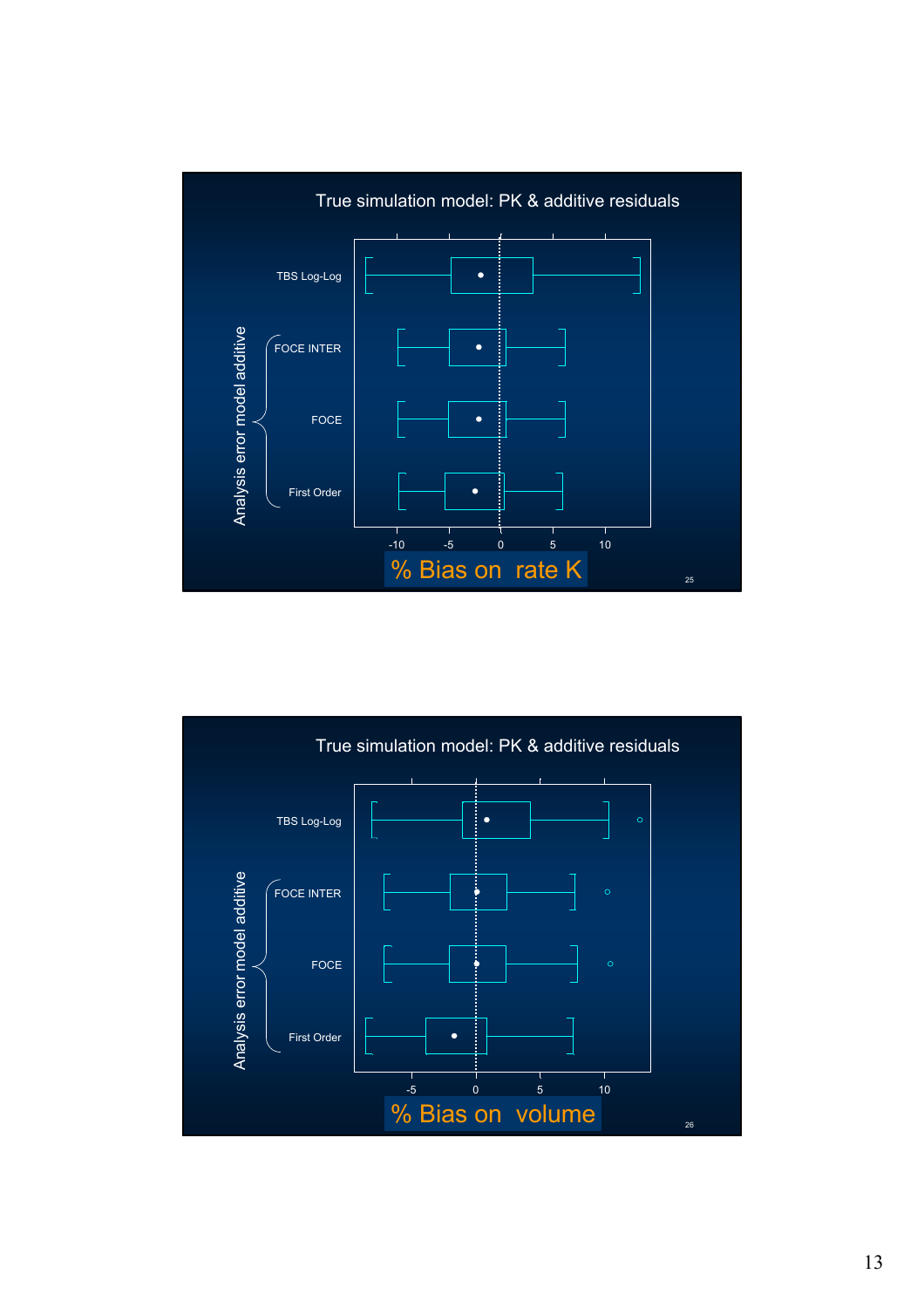

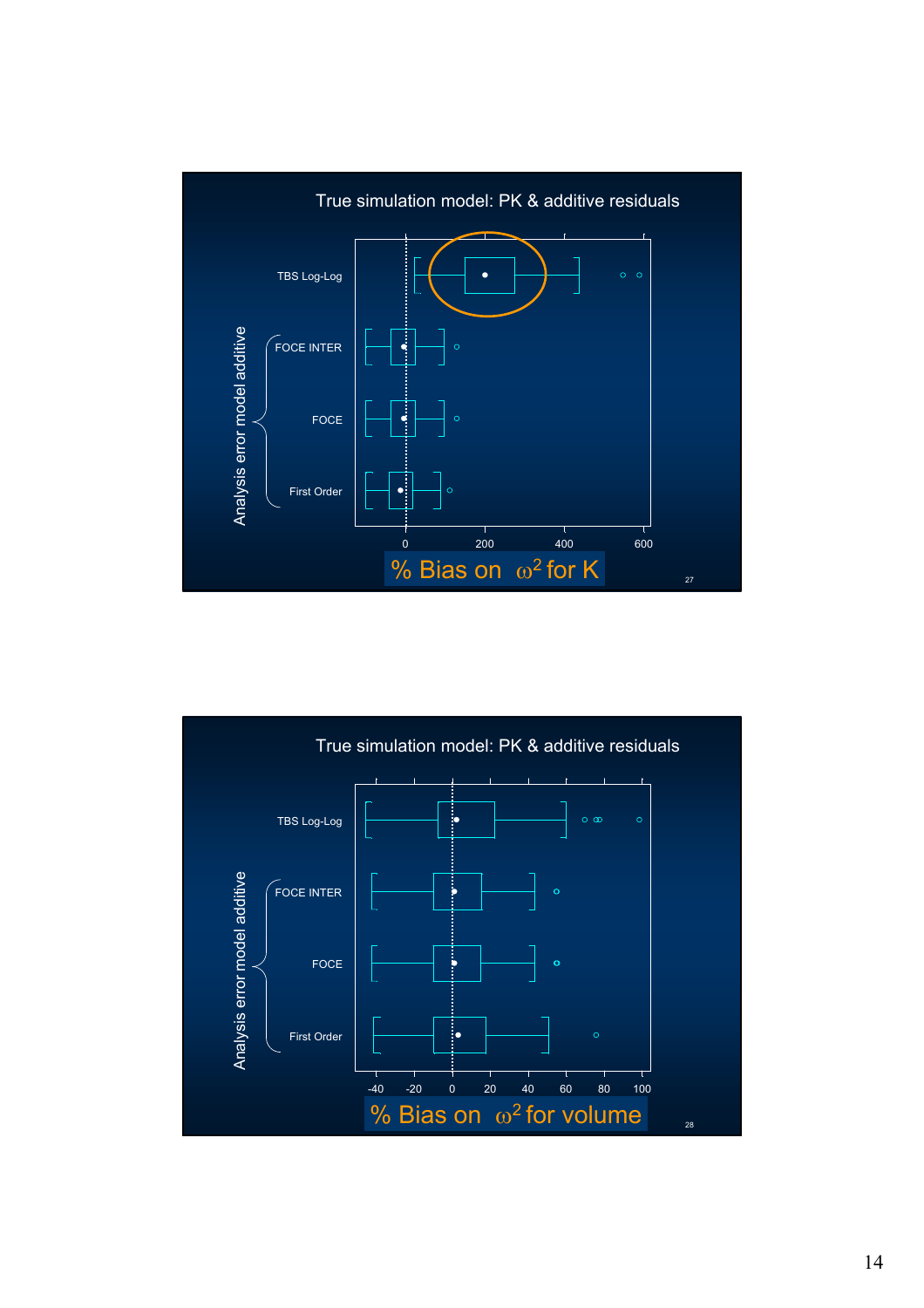# Simulation with exponential error

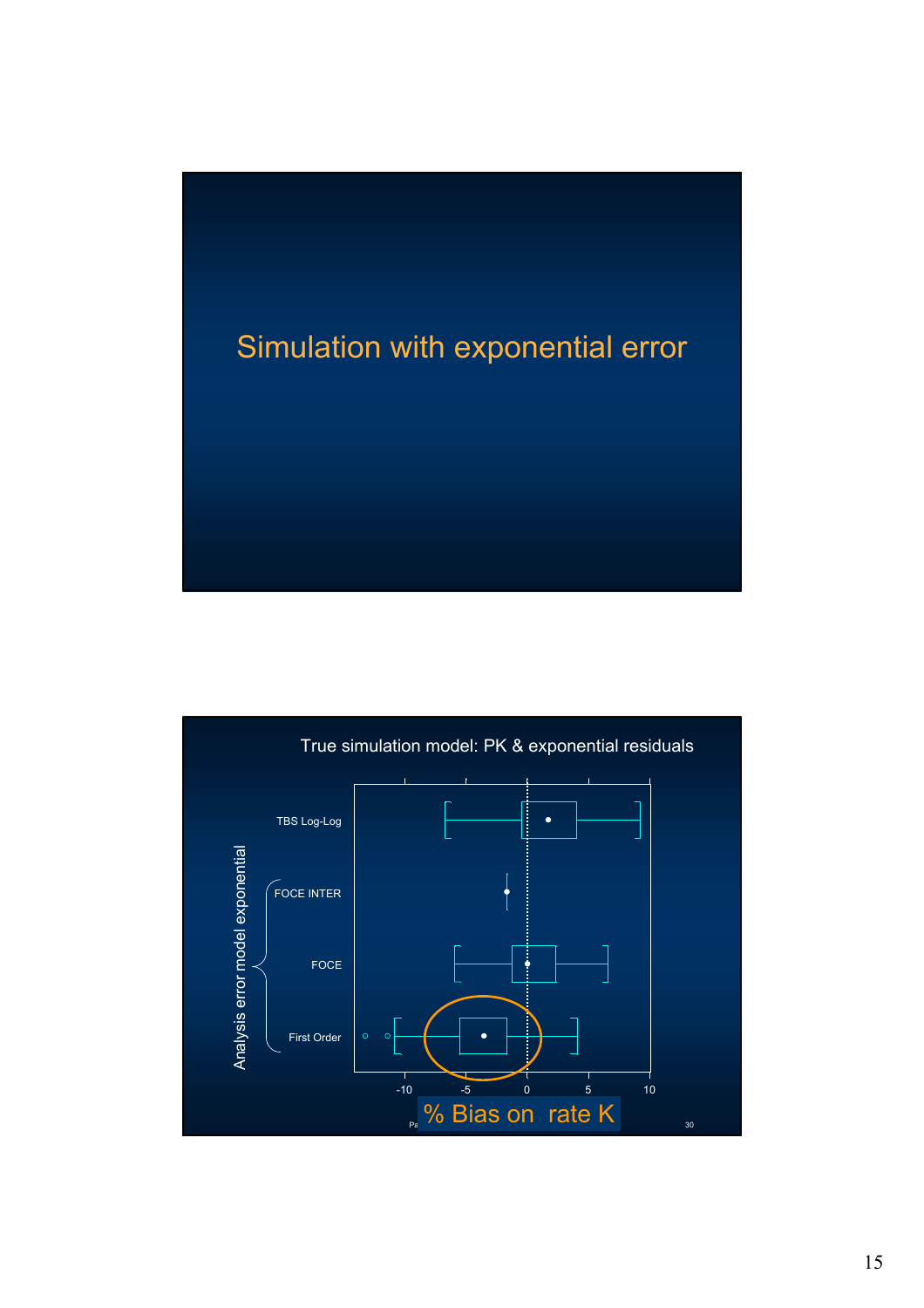

## Simulation summary of the bias for PK

| <b>Analysis</b>           | <b>FO</b>              | <b>FOCE</b> | <b>FOCE</b><br><b>INTER</b> | <b>TBS</b><br>Log-Log |
|---------------------------|------------------------|-------------|-----------------------------|-----------------------|
| Additive                  | <b>OK</b>              | OK          | <b>OK</b>                   | $OM2$ for $K$<br>>>   |
| Exponential               | $K, V \leq$            | V <         | ?                           | OK                    |
| Exponential<br>+ additive | $\overline{K}$ , $V <$ | OK          | <b>OK</b>                   | $OM2$ for K<br>>>     |

Pascal Girard - PAGE June 2002 Paris 32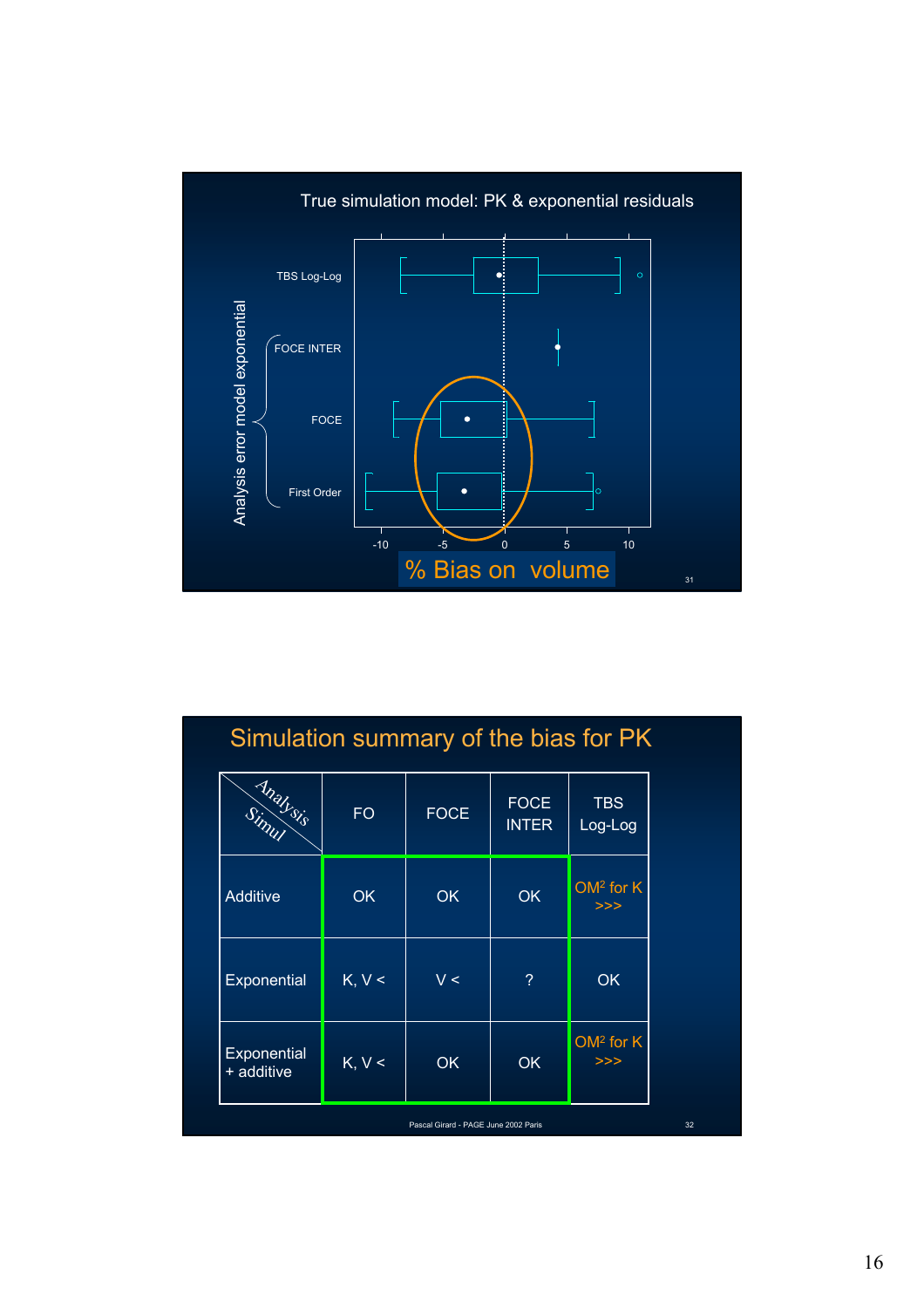

#### Conclusion and important recommendations

- Analyse carrefully weighted residuals using graphics
- Look for data transformations and use preferably TBS rather than FOCE to re-estimate **all** parameters

#### **But**

- Search for best residual model has not to be substituted for search of best structural model.
- Otherwise one will try to compensate model missspecifications by residual error model sophistication.
- So this search for residual model has to happen after the best possible structural model has been **identified**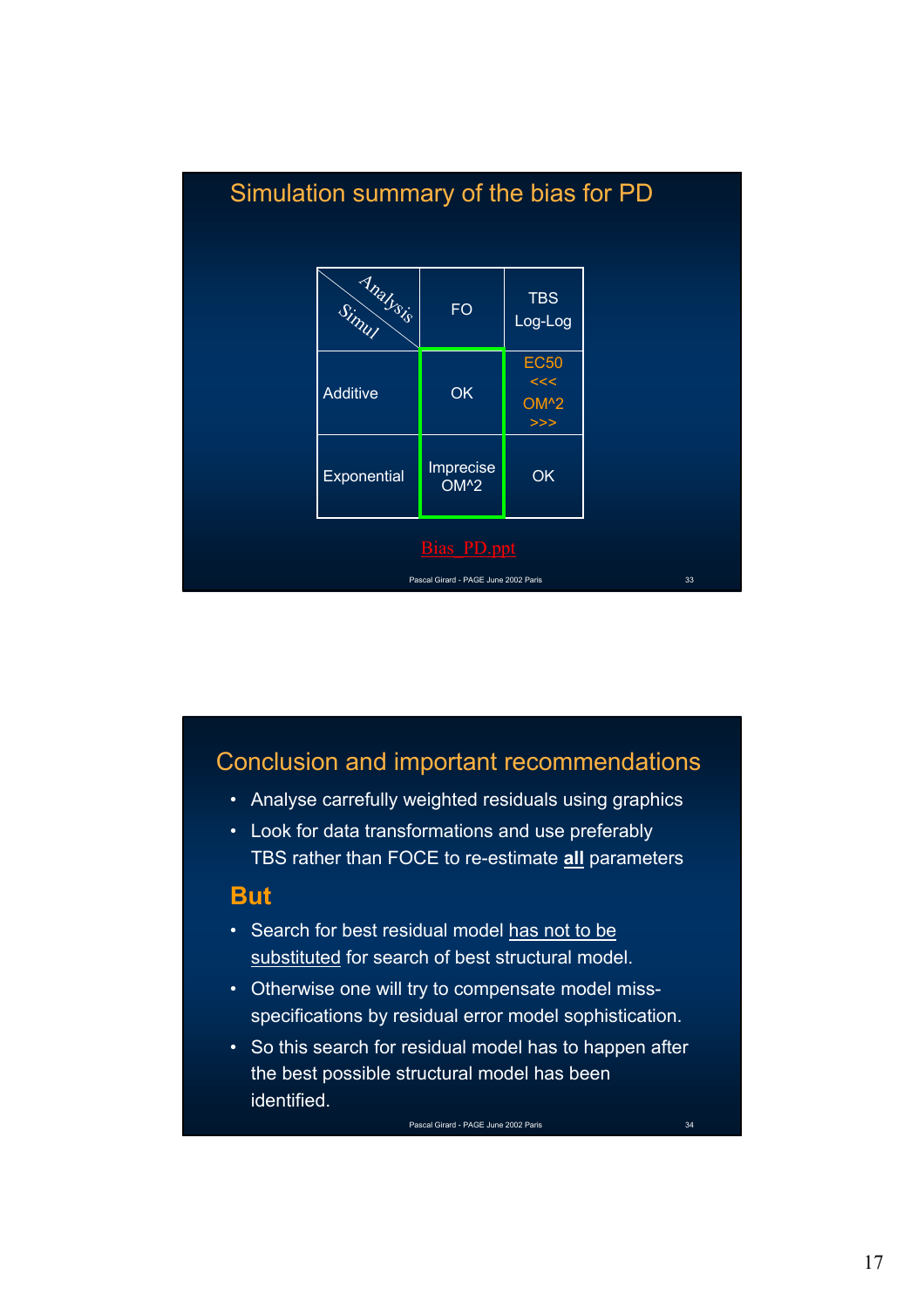

#### Example 2:  $\lambda=0.5 \rightarrow$  square-root λ<1 → Right-skewed distributions

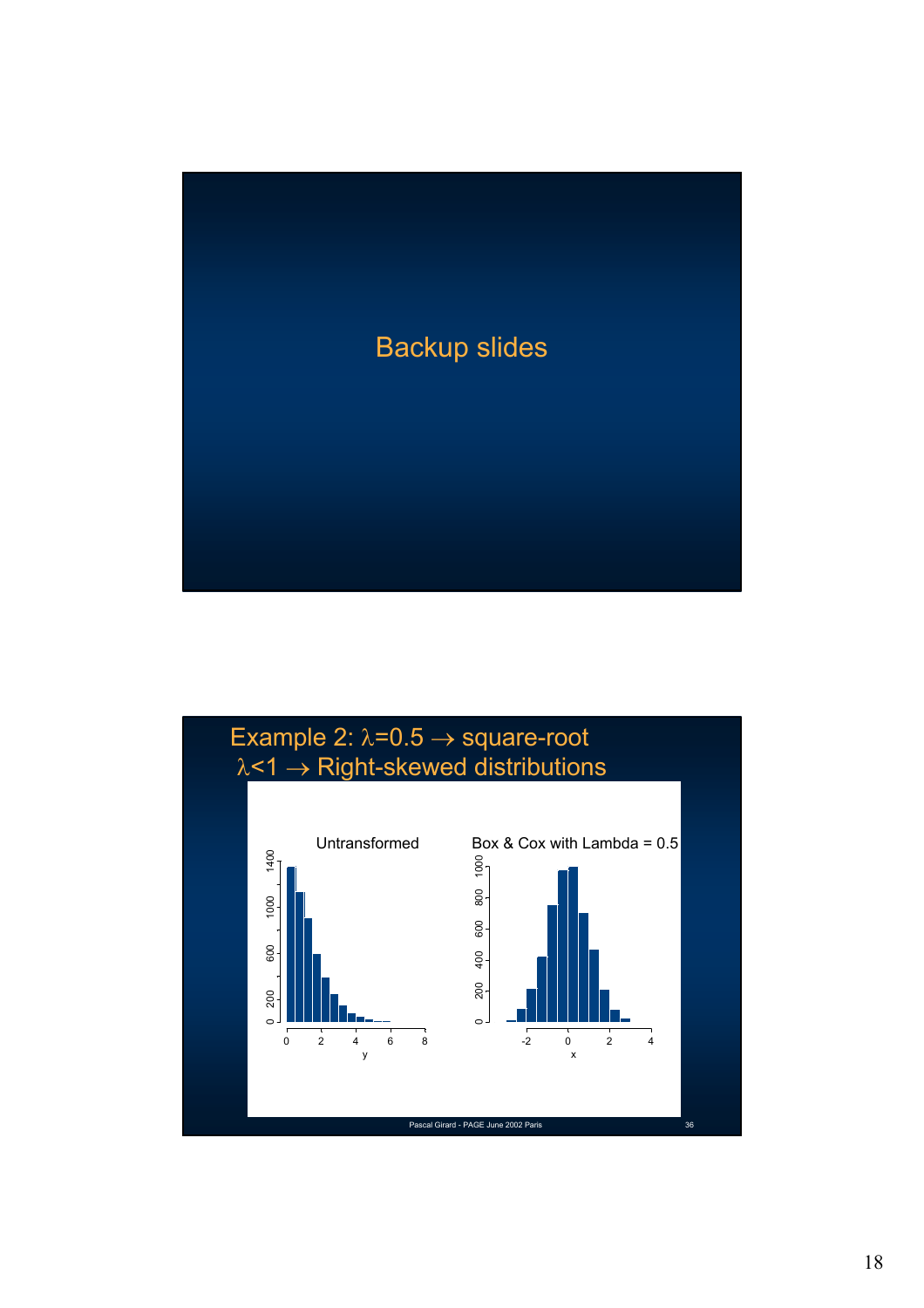## Why transform?

**Regression model makes 3 basic assumptions:**

- $E(Y)=f(X, \theta, \eta)$
- Y f(X,  $\theta$ ,  $\eta$ ) =  $\varepsilon$ , Variance(Y) = Variance( $\varepsilon$ )= $\sigma^2$
- Given X, the errors  $\varepsilon = Y f(X, \theta, \eta)$  are independently distributed
- Furthermore, if one wants certain property for the parameter estimates and to be able to test hypothesis, he will need a  $5<sup>th</sup>$  assumptions:

**The errors are normally distributed**

Pascal Girard - PAGE June 2002 Paris 37

Use of histogram and qqplots applied to Weighted Residuals to check normality

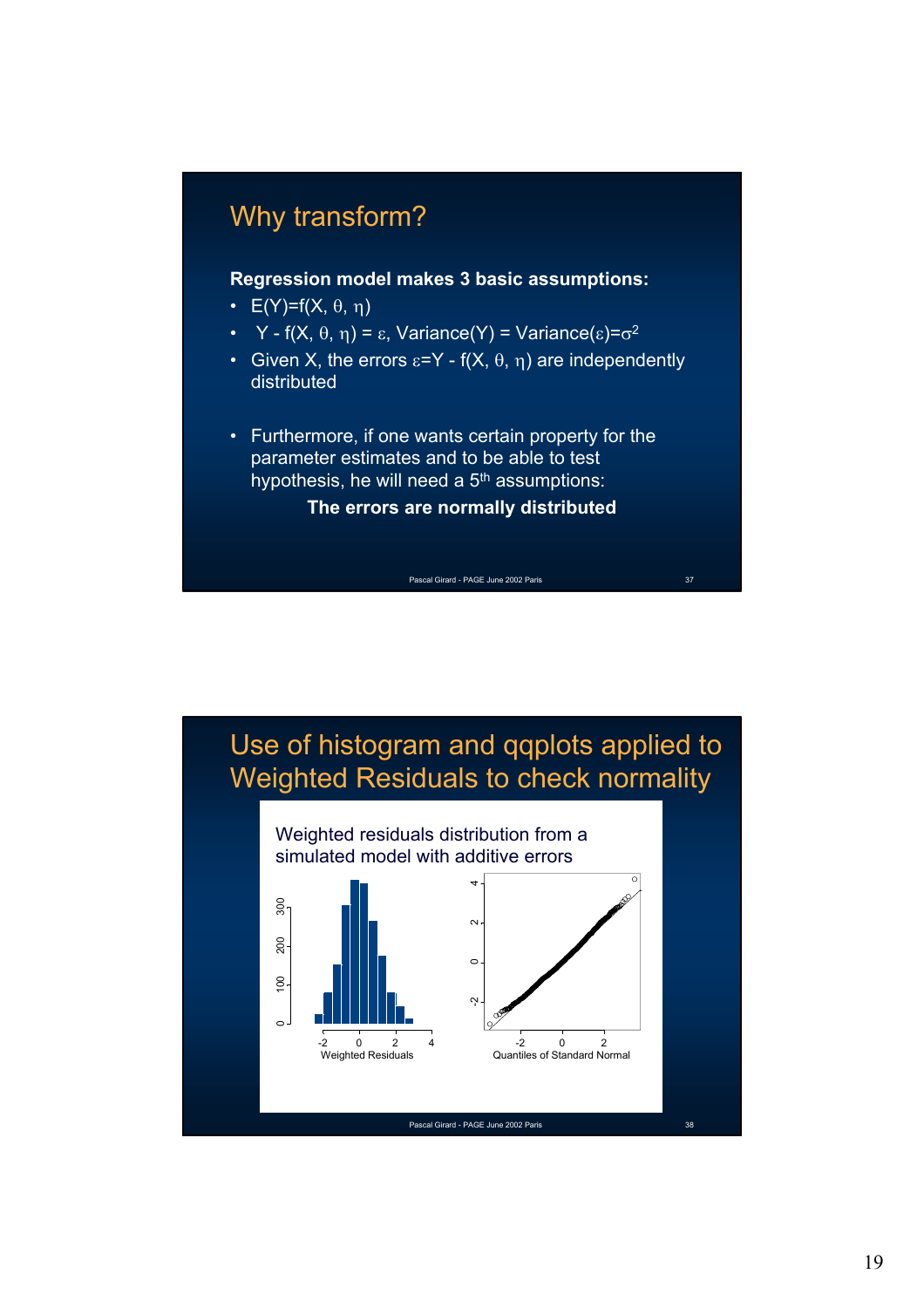

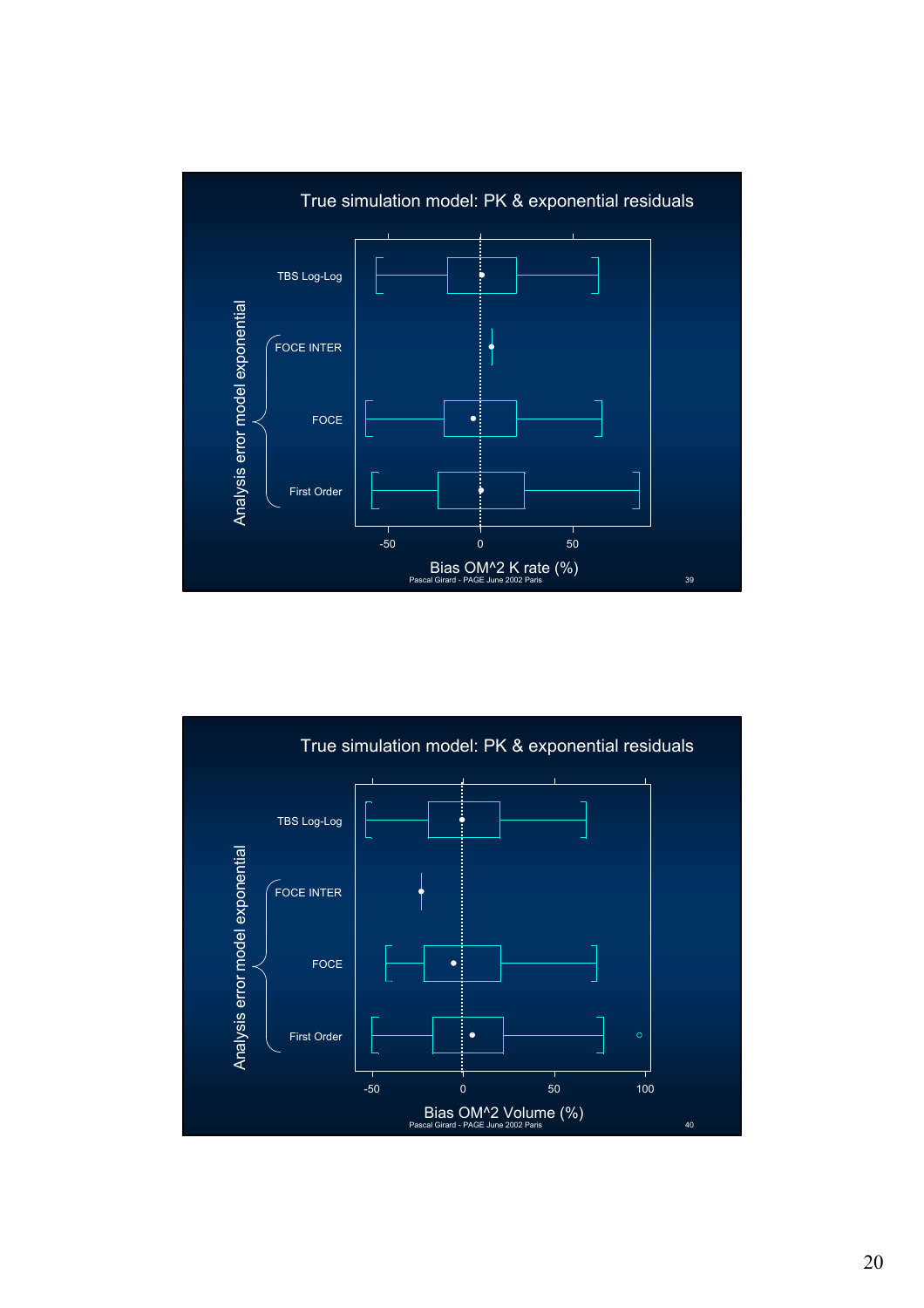